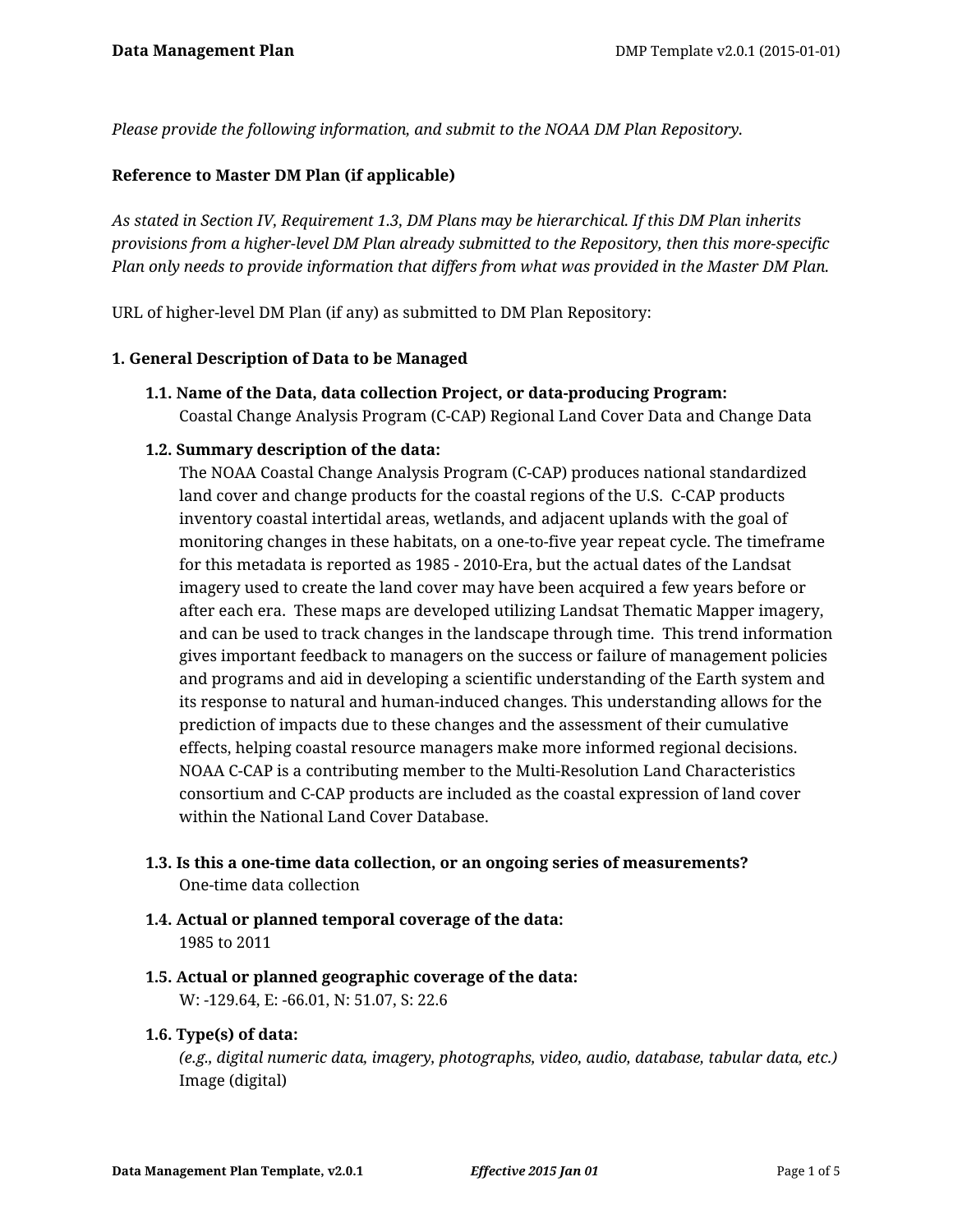#### **1.7. Data collection method(s):**

*(e.g., satellite, airplane, unmanned aerial system, radar, weather station, moored buoy, research vessel, autonomous underwater vehicle, animal tagging, manual surveys, enforcement activities, numerical model, etc.)*

#### **1.8. If data are from a NOAA Observing System of Record, indicate name of system:**

#### **1.8.1. If data are from another observing system, please specify:**

#### **2. Point of Contact for this Data Management Plan (author or maintainer)**

#### **2.1. Name:**

NOAA Office for Coastal Management (NOAA/OCM)

- **2.2. Title:** Metadata Contact
- **2.3. Affiliation or facility:** NOAA Office for Coastal Management (NOAA/OCM)
- **2.4. E-mail address:** coastal.info@noaa.gov
- **2.5. Phone number:** (843) 740-1202

#### **3. Responsible Party for Data Management**

*Program Managers, or their designee, shall be responsible for assuring the proper management of the data produced by their Program. Please indicate the responsible party below.*

**3.1. Name:**

**3.2. Title:** Data Steward

#### **4. Resources**

*Programs must identify resources within their own budget for managing the data they produce.*

## **4.1. Have resources for management of these data been identified?**

# **4.2. Approximate percentage of the budget for these data devoted to data management ( specify percentage or "unknown"):**

#### **5. Data Lineage and Quality**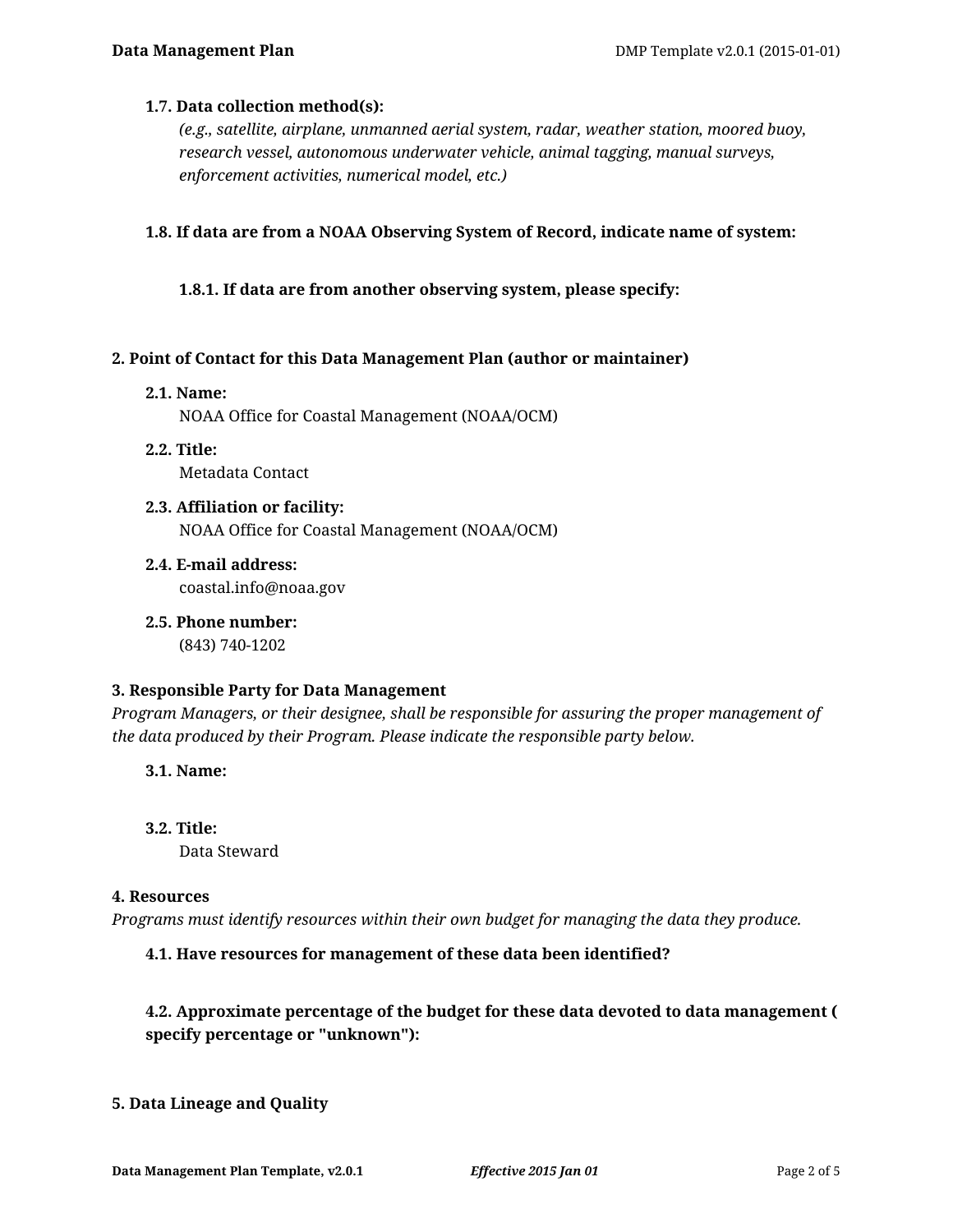*NOAA has issued Information Quality Guidelines for ensuring and maximizing the quality, objectivity, utility, and integrity of information which it disseminates.*

**5.1. Processing workflow of the data from collection or acquisition to making it publicly accessible** 

*(describe or provide URL of description):*

**5.1.1. If data at different stages of the workflow, or products derived from these data, are subject to a separate data management plan, provide reference to other plan:**

**5.2. Quality control procedures employed (describe or provide URL of description):**

## **6. Data Documentation**

*The EDMC Data Documentation Procedural Directive requires that NOAA data be well documented, specifies the use of ISO 19115 and related standards for documentation of new data, and provides links to resources and tools for metadata creation and validation.*

# **6.1. Does metadata comply with EDMC Data Documentation directive?**

No

## **6.1.1. If metadata are non-existent or non-compliant, please explain:** Missing/invalid information:

- 1.7. Data collection method(s)

- 3.1. Responsible Party for Data Management

- 4.1. Have resources for management of these data been identified?

- 4.2. Approximate percentage of the budget for these data devoted to data management

- 5.1. Processing workflow of the data from collection or acquisition to making it publicly accessible

- 5.2. Quality control procedures employed

#### - 7.1. Do these data comply with the Data Access directive?

- 7.1.1. If data are not available or has limitations, has a Waiver been filed?
- 7.1.2. If there are limitations to data access, describe how data are protected
- 7.3. Data access methods or services offered
- 7.4. Approximate delay between data collection and dissemination
- 8.1. Actual or planned long-term data archive location

- 8.3. Approximate delay between data collection and submission to an archive facility

- 8.4. How will the data be protected from accidental or malicious modification or deletion prior to receipt by the archive?

## **6.2. Name of organization or facility providing metadata hosting:**

NMFS Office of Science and Technology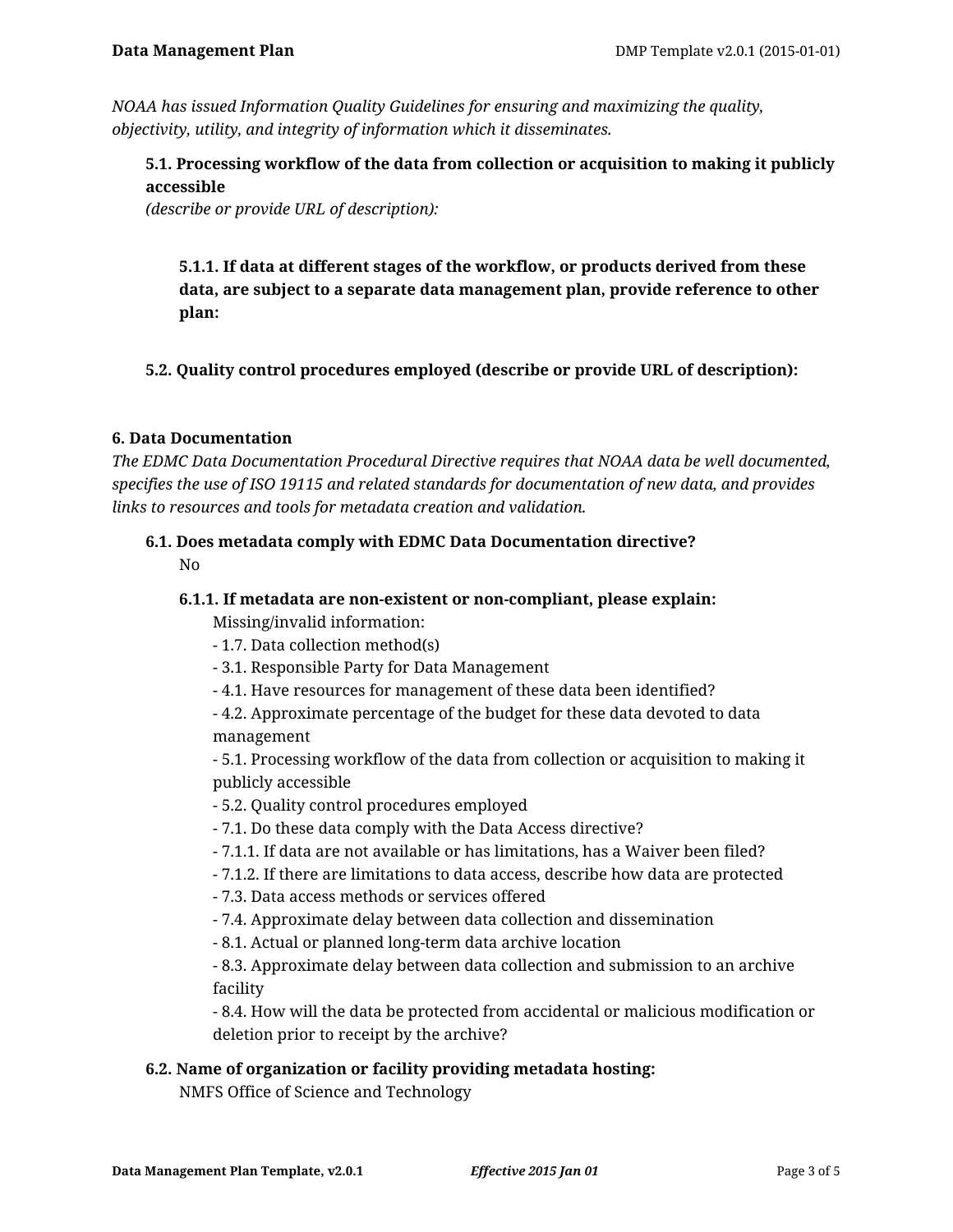## **6.2.1. If service is needed for metadata hosting, please indicate:**

## **6.3. URL of metadata folder or data catalog, if known:**

https://www.fisheries.noaa.gov/inport/item/48233

## **6.4. Process for producing and maintaining metadata**

*(describe or provide URL of description):*

Metadata produced and maintained in accordance with the NOAA Data Documentation Procedural Directive: https://nosc.noaa.gov/EDMC/DAARWG/docs/EDMC\_PD-Data Documentation v1.pdf

## **7. Data Access**

*NAO 212-15 states that access to environmental data may only be restricted when distribution is explicitly limited by law, regulation, policy (such as those applicable to personally identifiable information or protected critical infrastructure information or proprietary trade information) or by security requirements. The EDMC Data Access Procedural Directive contains specific guidance, recommends the use of open-standard, interoperable, non-proprietary web services, provides information about resources and tools to enable data access, and includes a Waiver to be submitted to justify any approach other than full, unrestricted public access.*

# **7.1. Do these data comply with the Data Access directive?**

**7.1.1. If the data are not to be made available to the public at all, or with limitations, has a Waiver (Appendix A of Data Access directive) been filed?**

**7.1.2. If there are limitations to public data access, describe how data are protected from unauthorized access or disclosure:**

**7.2. Name of organization of facility providing data access:** NOAA Office for Coastal Management (NOAA/OCM)

## **7.2.1. If data hosting service is needed, please indicate:**

## **7.2.2. URL of data access service, if known:**

https://coast.noaa.gov/dataregistry https://coast.noaa.gov/dataviewer/#/landcover/search/ https://coast.noaa.gov/htdata/raster1/landcover/bulkdownload/30m\_lc/ https://imagery.coast.noaa.gov/arcgis/rest/services/LandCover/Regional\_CCAP\_Change/ImageServer

**7.3. Data access methods or services offered:**

# **7.4. Approximate delay between data collection and dissemination:**